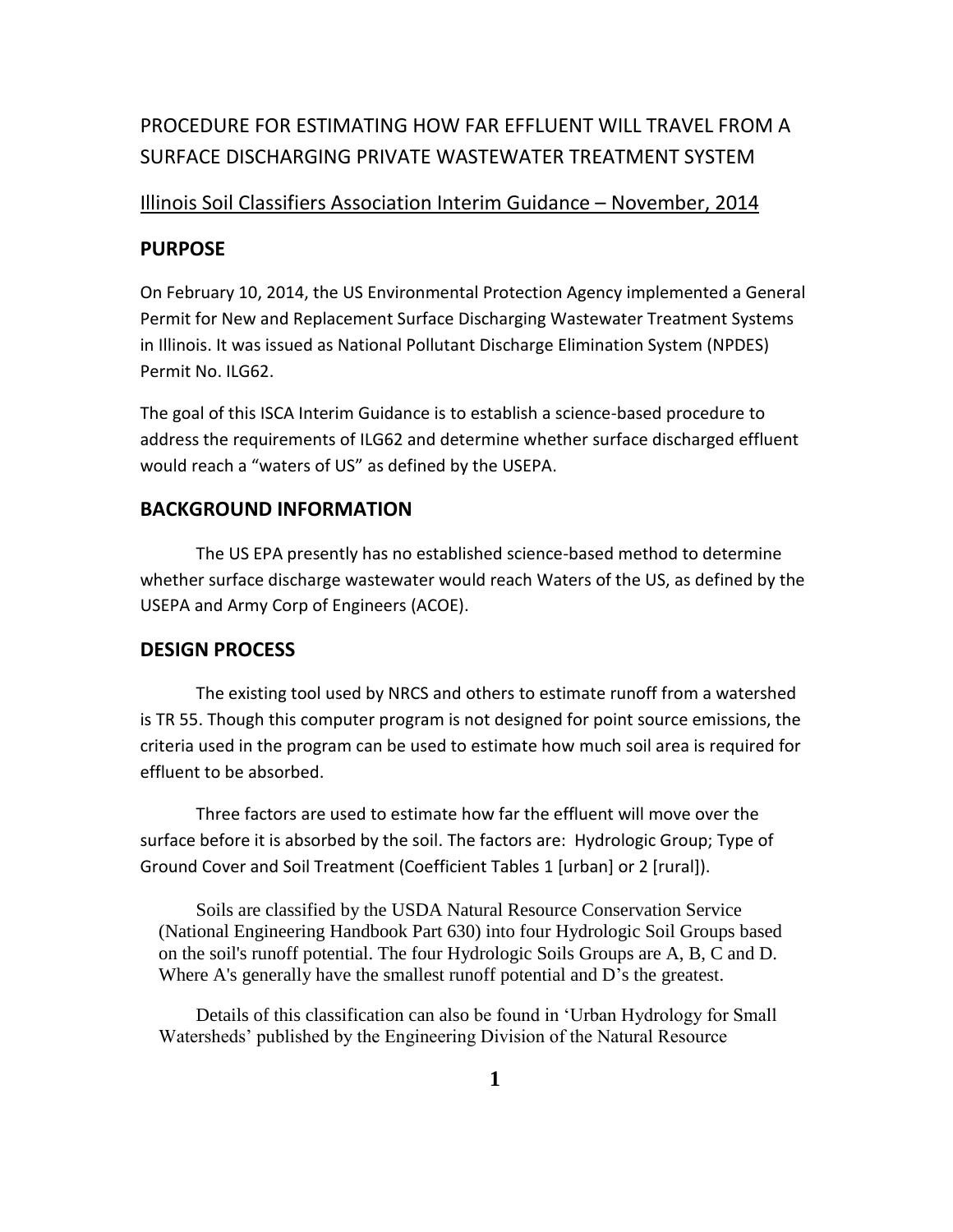Conservation Service, United States Department of Agriculture, Technical Release–55.

### **SPECIFICATIONS**

 **Hydrologic Group Infiltration Rates (saturated hydraulic conductivity) from TR-55**

**Hydrologic group A: 0.3 inches/ hr. (use the minimum)**

**Hydrologic group B: 0.15-0.3 (use 0.22)**

**Hydrologic group C: 0.05-0.15 (use 0.1)**

**Hydrologic group D: 0-0.15 (use 0.025)**

If the soil classifier has access to the area between the outlet and the "waters of US", investigate the area to determine the soil series and use the assigned hydrologic group for that series. Determine type (and density) of ground cover, and soil treatment. If site access is not available, the official USDA Web Soil Survey soil maps for the area are used to determine the Hydrologic Group. The average of the range is used to estimate the rate of infiltration.

Using the above infiltration rate data, and assuming 200gal./day/bedroom effluent (Illinois Department of Public Health Private Sewage Disposal Code Standard) and 231 cubic in./gallon (direct conversion), the square feet of soil surface needed to absorb the effluent under **ideal** soil and site conditions is as follows:

**Sq. Ft. of soil surface required/ bedroom for each Hydrologic Group under ideal conditions (USDA-NRCS)**

**HG A: 40 sq. ft./bedroom HG B: 61 sq. ft./bedroom HG C: 134 sq. ft./bedroom HG D: 534 sq. ft./bedroom**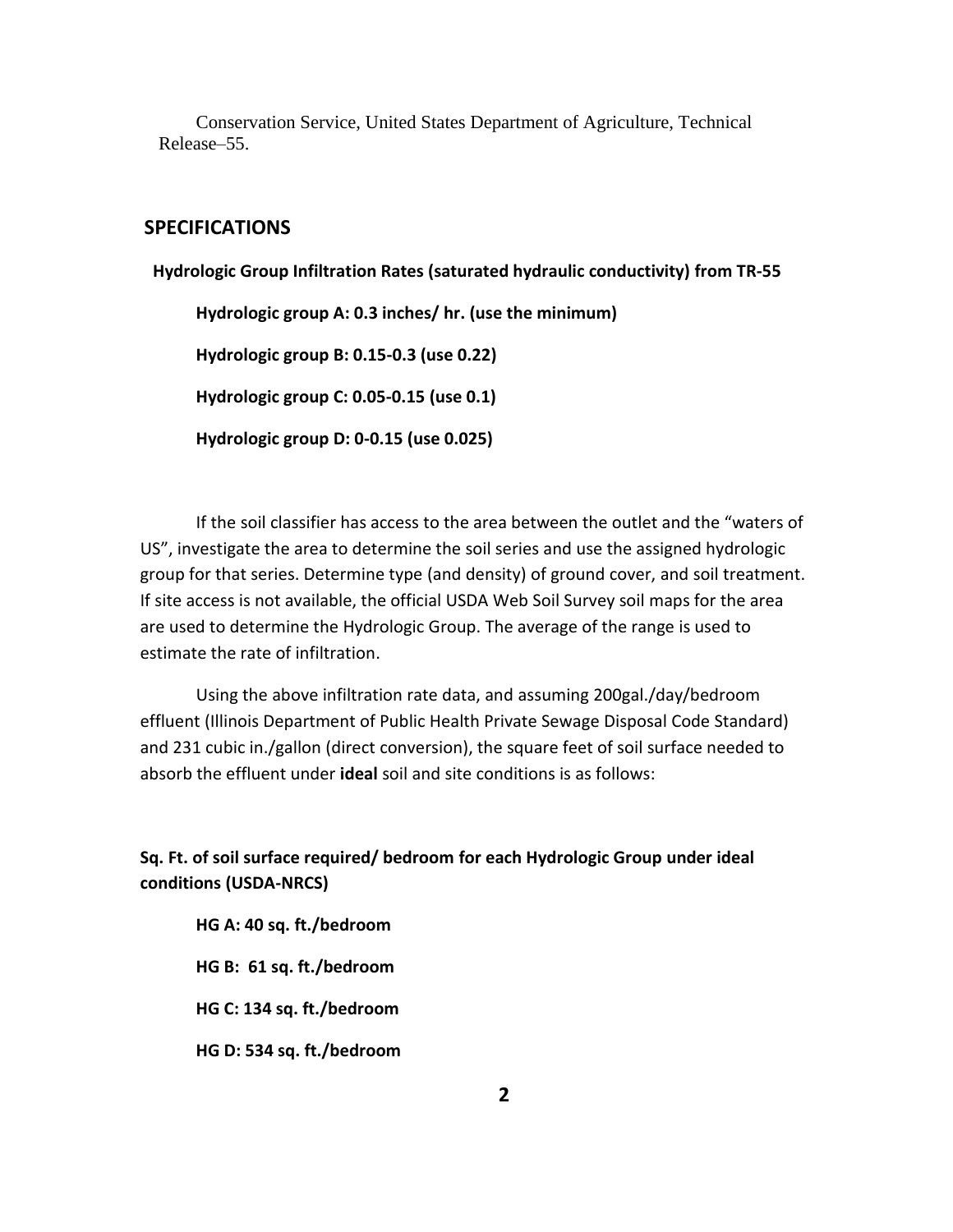## **Example calculation – for above Hydrologic Group B:**

1. 200 gal/day/bedroom (IDPH) x 231 cubic inches/gallon = 46,200 cubic inches/day/bedroom,

2. To convert from cu. In./day to standard in./hr.: 46,200 cu. In./day/BR x (1 day/24 hours) = 1,925 cubic inches/hour/BR

3. 1,925 cu. In./hr. divided by 0.22 in./hr. (USDA Hydrologic Group B infiltration rate from page  $1$ ) = 8,750 sq. in./BR

4. 8,750 sq. in./BR x (1 sq. ft./144 sq. in.) = 61 square feet/Bedroom

**Slope also impacts infiltration vs. runoff, with multiplier factors applied as follows:**

**Nearly Level soils on 0-2 percent slopes = 1.0**

**Gently sloping soils on 2-7 percent slopes = 1.33**

**Sloping or steeper soils on 7+ percent slopes = 2.0**

**Table 1. (Runoff Coefficient Table – next page)** shows runoff coefficients for estimating runoff in primarily urban settings, based on area description and character of the surface.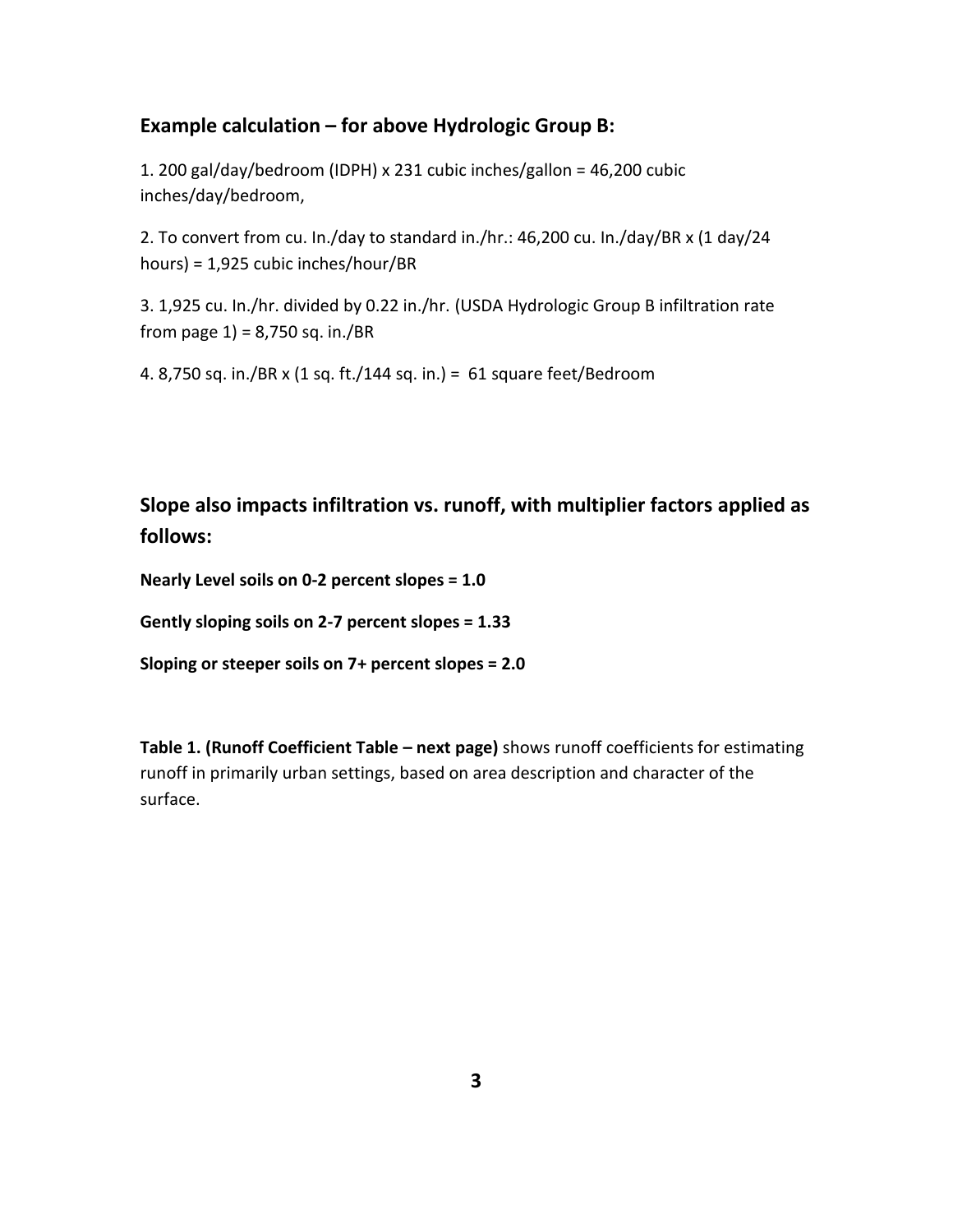# **TABLE 1. Runoff Coefficient Table – Urban Settings**

|  |                                 |                                | Page 1 of 1 |
|--|---------------------------------|--------------------------------|-------------|
|  |                                 |                                |             |
|  |                                 |                                |             |
|  |                                 |                                |             |
|  |                                 |                                |             |
|  |                                 |                                |             |
|  | <b>Runoff Coefficient Table</b> |                                |             |
|  |                                 |                                |             |
|  | <b>Area Description</b>         | <b>Runoff Coefficient</b><br>C |             |
|  | <b>Business</b>                 |                                |             |
|  | Downtown                        | $0.70 - 0.95$                  |             |
|  | Neighborhood                    | $0.50 - 0.70$                  |             |
|  | Residential                     |                                |             |
|  | Single-Family                   | $0.30 - 0.50$                  |             |
|  | Multiunits, detached            | $0.40 - 0.60$                  |             |
|  | Multiunits, attached            | $0.60 - 0.75$                  |             |
|  | Residential<br>(suburban)       | $0.25 - 0.40$                  |             |
|  | Apartment                       | $0.50 - 0.70$                  |             |
|  | Industrial                      |                                |             |
|  | Light                           | $0.50 - 0.80$                  |             |
|  | Heavy                           | $0.60 - 0.90$                  |             |
|  | Parks, cemeteries               | $0.10 - 0.25$                  |             |
|  | Playgrounds                     | $0.20 - 0.35$                  |             |
|  | Railroad yard                   | $0.20 - 0.35$                  |             |
|  | Unimproved                      | $0.10 - 0.30$                  |             |
|  | <b>Character of surface</b>     | <b>Runoff Coefficient</b><br>C |             |
|  | Pavement                        |                                |             |
|  | Asphaltic and                   | $0.70 - 0.95$                  |             |
|  | concrete                        |                                |             |
|  | <b>Brick</b>                    | $0.70 - 0.85$                  |             |
|  | Roofs                           | $0.75 - 0.95$                  |             |
|  | Lawns, sandy soil               |                                |             |
|  | Flat, 2 percent                 | $0.05 - 0.10$                  |             |
|  | Average, 2-7 percent            | $0.10 - 0.15$                  |             |
|  | Steep, 7 percent                | $0.15 - 0.20$                  |             |
|  | Lawns, heavy soil               |                                |             |
|  | Flat, 2 percent                 | $0.13 - 0.17$                  |             |
|  | Average, 2-7 percent            | $0.18 - 0.22$                  |             |
|  | Steen 7 nercent                 | $0.25 - 0.35$                  |             |

 $g_{\rm I}$  and  $S_{\rm I}$  Treatment (farmed on contour, up and down slope, tillage, etc.), up and down slope, etc. are estimated using coefficients from Table 2. (Runoff  $C$  Coefficients for the Rational Coefficients for the Rational Coefficients for the Rational Coefficients for the Rational Coefficients for the Rational Coefficients

Et http://www.ems-i.com/wmshelp/Hydrologic\_Models/Models/Rational/Equation/Runoff\_C... 10/7/2013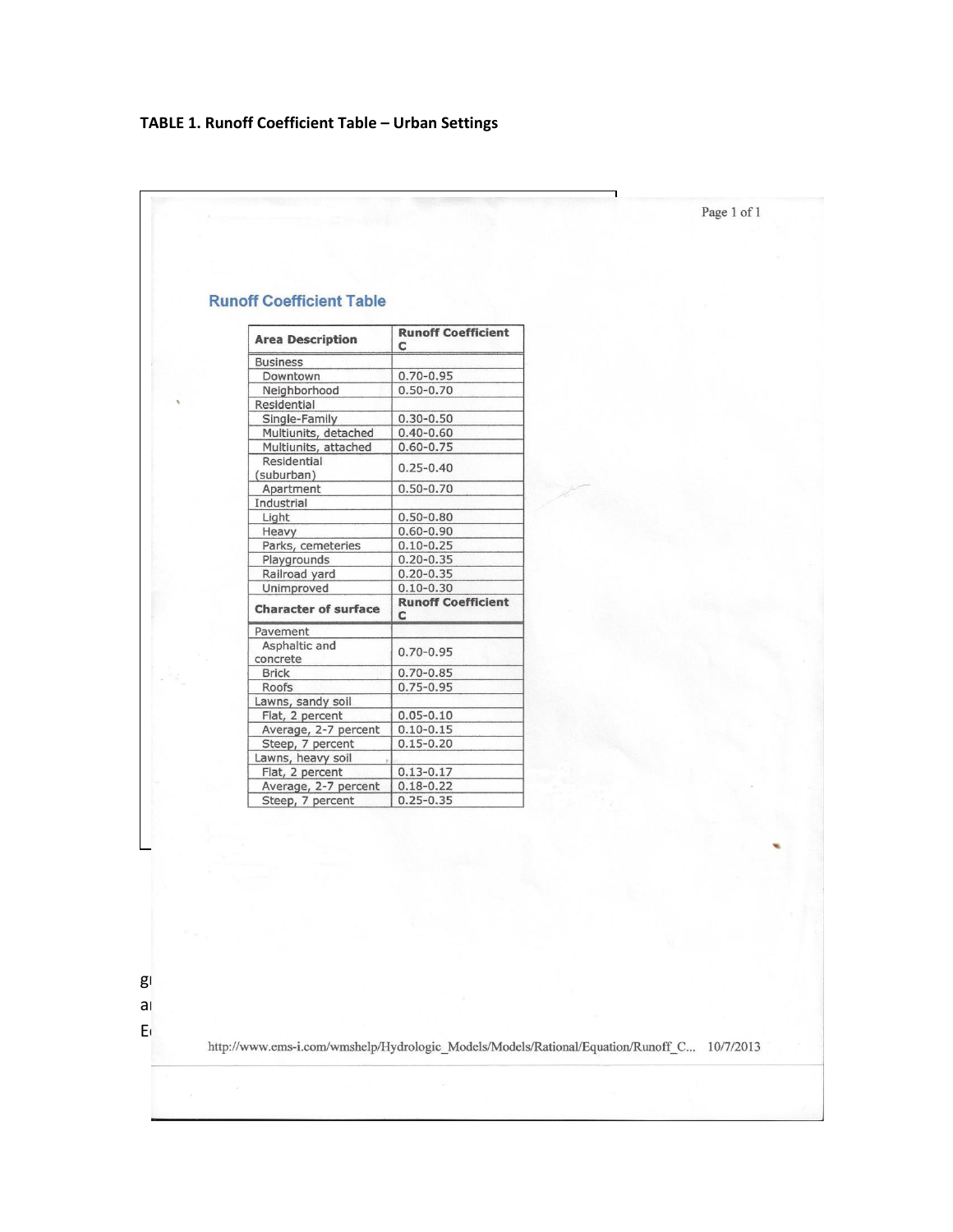coefficient (0.10) and increase the square feet needed for absorption based on the coefficient of crop and management of the fields down slope (ie. Row crops, conservation management (0.50) would require 5 times the square footage in Hydrologic Group A soils).

# **TABLE 2: Table of Runoff Coefficients for the Rational Equation: Q=kCiA**

|                                       | Hydrologic Soil Group |      |      |      |
|---------------------------------------|-----------------------|------|------|------|
| Land Use, Crop, and Management        | A                     | B    |      | Ð    |
| CULTIVATED, with crop rotations       |                       |      |      |      |
| Row Crops, poor management            | 0.55                  | 0.65 | 0.70 | 0.75 |
| Row Crops, conservation mgmt          | 0.50                  | 0.55 | 0.65 | 0.70 |
| Small Grains, poor management         | 0.35                  | .40  | 0.45 | 0.50 |
| Small Grains, conservation mgmt       | 0.20                  | .022 | 0.25 | 0.30 |
| Meadow                                | 0.30                  | 0.35 | 0.40 | 0.45 |
| PASTURE, permanent w/moderate grazing | 0.10                  | 0.20 | 0.25 | 0.30 |
| WOODS, permanent, mature, no grazing  | 0.06                  | 0.13 | 0.16 | 0.20 |
| Urban Residential                     |                       |      |      |      |
| 30 percent of area impervious         | 0.30                  | 0.40 | 0.45 | 0.50 |
| 70 percent of area impervious         | 0.50                  | 0.60 | 0.70 | 0.80 |
|                                       |                       |      |      |      |

#### **Hydrologic Soil Group Descriptions**

```
A -- Well-drained sand and gravel; high permeability.
B -- Moderate to well-drained; moderately fine to moderately coarse 
texture; moderate permeability.
C -- Poor to moderately well-drained; moderately fine to fine texture; 
slow permeability.
D -- Poorly drained, clay soils with high swelling potential, permanent 
high water table, claypan, or shallow soils over nearly impervious 
layer(s).
```
• This table was obtained from [http://pasture.ecn.purdue.edu/~engelb/abe526/Runoff/C\\_table.html](http://pasture.ecn.purdue.edu/~engelb/abe526/Runoff/C_table.html)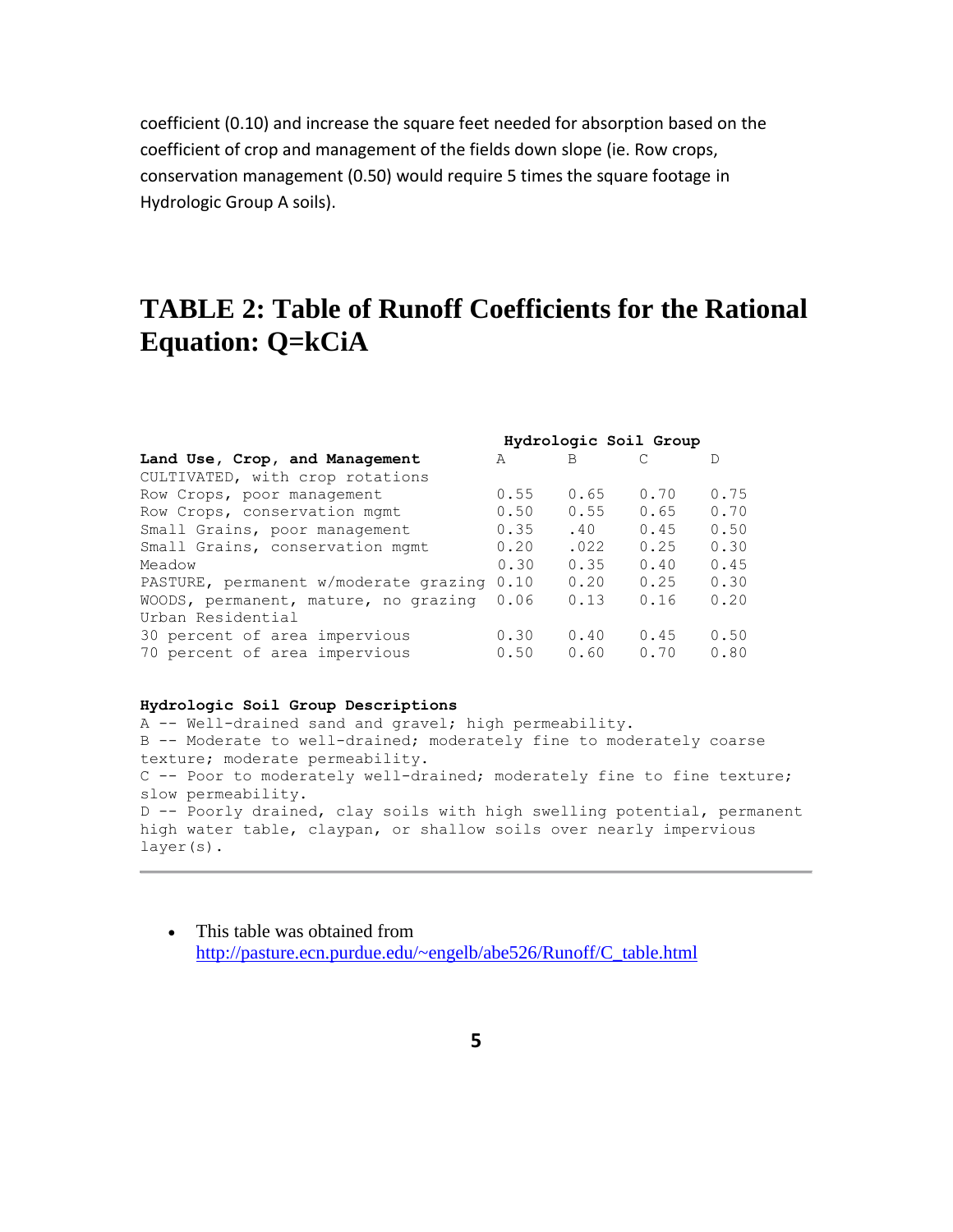# **Formula Summary to determine distance effluent is likely to travel**

### Formula Components:

- 1. Hydrologic Soil Group sq ft/bedroom (from page 1)
- 2. Slope Group Factor (from page 1)
- 3. Table 1 or 2 (ground cover/land use/management) Runoff Coefficient Factor

### **FORMULA FOR DETERMINING EFFLUENT TRAVEL BEFORE ABSORPTION INTO SOIL**:

(Hydrologic Group Sq. Ft./Bedroom) X (Slope Group Factor) X (Table 1 or 2 Runoff Coefficient \*(x/.20) Factor) = Total Distance required for effluent absorption.

\* Pasture, permanent w/ moderate grazing is considered the ideal vegetative cover. The multiplier would be 1.0. For other options in Table 2, the multiplier would equal X (the appropriate number for the selected crop cover from Table 2) divided by .20 (the ideal).

Example site factors: Hydrologic Group B = 61 Sq. Ft./bedroom (page 1)

Slope of 5% = 1.33 multiplier (see slope group factors on p. 2)

Table 2 Coefficient (x) Factor for a row crop field (cultivated,

w/ crop rotation) = .55

Incorporating the above example in the formula :

(61 sq. ft./bedroom) x (1.33) x (.55/.20) = 223.1075 square feet / bedroom required to absorb the expected effluent output.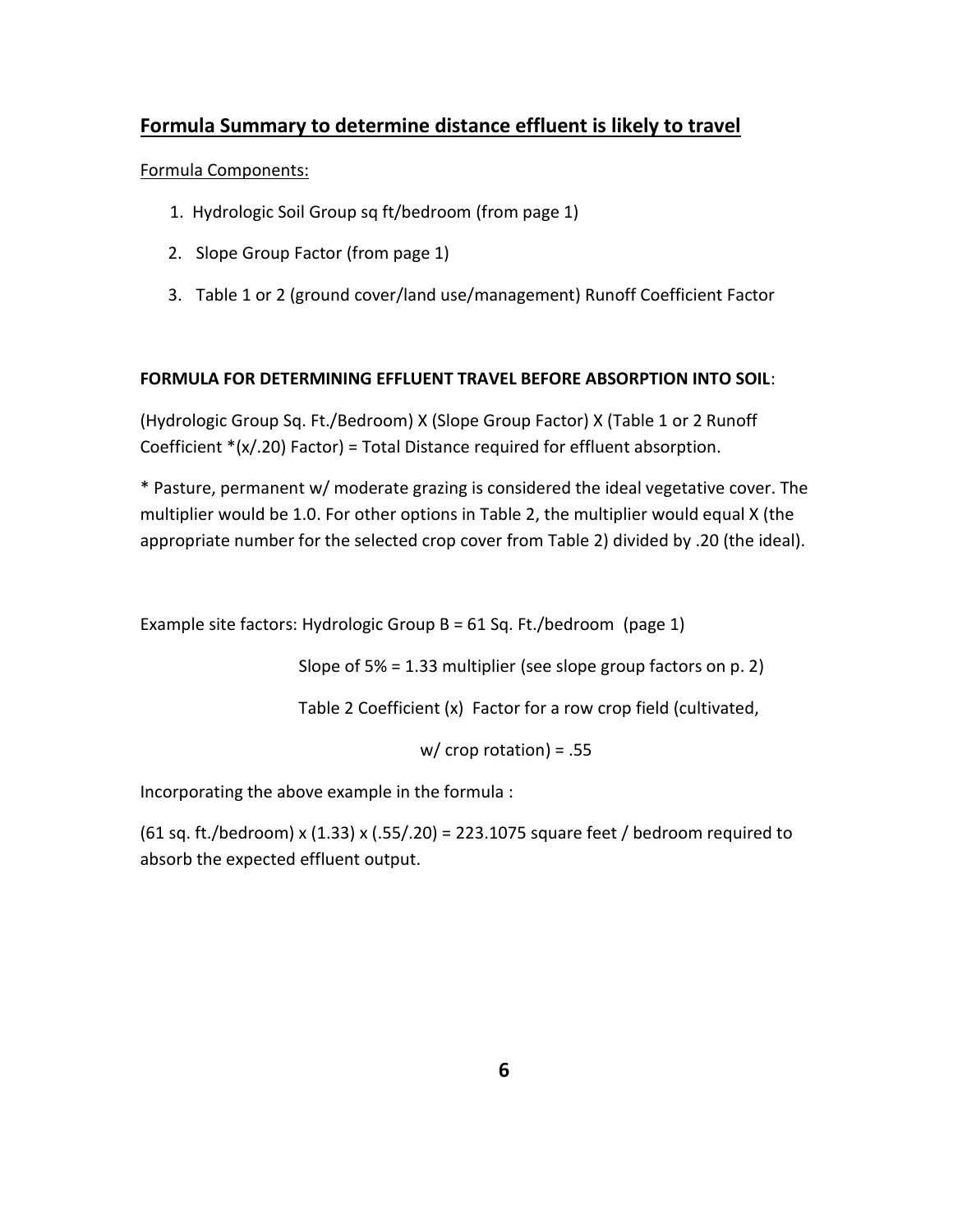#### OTHER CONSIDERATIONS:

 The density of vegetative cover of the options listed in Table 2 should also be documented. The table numbers are for the standard vegetative density for each of the land use, crop, and management options listed. If, for instance, the identified cover is 25% less than the expected standard for the identified options, then the formula result (square footage needed for effluent absorption) should be increased by 125%.

 Greater concentrations of runoff would be expected on concave slopes than on convex slopes. If the effluent discharge is on or extends into a concave slope, first determine the square footage of area needed per bedroom according to the standard formula below, then convert the square footage determined by formula components 1, 2, and 3 to linear feet  $(1 sq. ft. = 1 linear foot)$ .

 If the landscape between the effluent discharge point and the downstream beginning point of Waters of the US contains both convex and concave slopes, the percentage of each should be estimated. Then the above equation can be run for each of the two slope segments, then added together to determine the square footage.

Also, during periods when the ground is frozen, the effluent would not be absorbed into the soil as readily. During heavy rain events under these conditions, the effluent would require additional soil surface to be absorbed.

To encourage sheet flow (rather than concentrated output from a single discharge pipe), discharge outlets should be equipped with a distribution system of multiple ports. Such multiple ports may be in the form of gated pipes, level spreaders, baffles, sprinklers, or other dispersing methods. These may be accompanied by land shaping or leveling in order to maximize sheet flow.

The goal is to estimate, using the available science, whether the effluent will reach a "waters of US". The following document provides the official criteria for determinations of **"WATERS OF US"**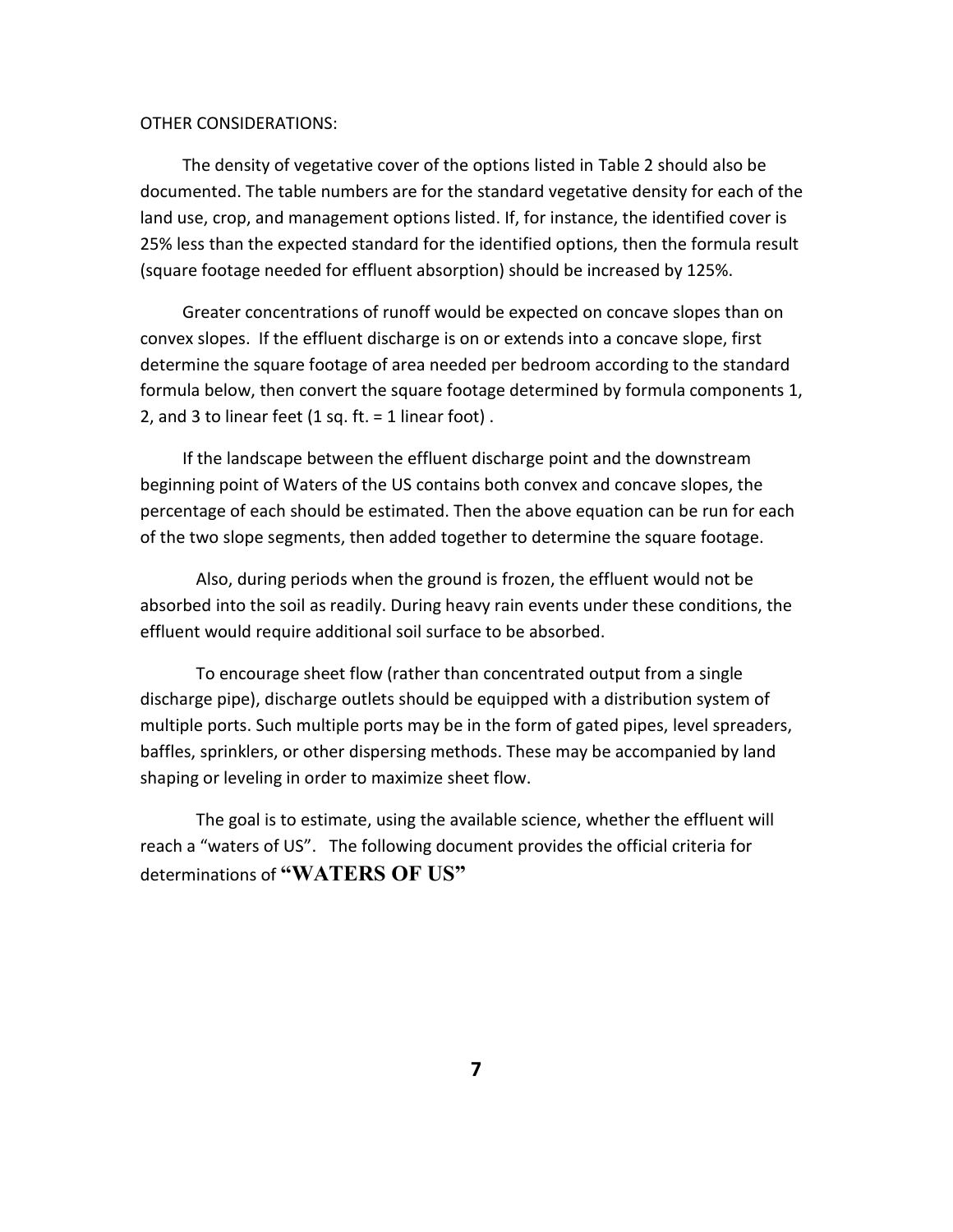# **PROCEDURE FOR ESTIMATING HOW FAR EFFLUENT WILL TRAVEL FROM A SURFACE DISCHARGING PRIVATE WASTEWATER TREATMENT SYSTEM**

# **Illinois Soil Classifiers Association Interim Guidance**

**August, 2014**

# **References**

Illinois Department of Public Health Private Sewage Disposal Licensing Act and Code, Part 905

Illinois Soil Classifiers Association: <https://www.illinoissoils.org/>

United States Army Corps of Engineers Jurisdictional Determination Form Instructional Guidebook

http://www.usace.army.mil/Portals/2/docs/civilworks/regulatory/cwa\_guide/jd\_guideb ook\_051207final.pdf

USDA – Natural Resources Conservation Service web link for Engineers List of Hydrologic Soil Groups for Illinois soil series = https://prod.nrcs.usda.gov/Internet/FSE\_DOCUMENTS/nrcs141p2\_029054.pdf

United States Department of Agriculture Natural Resources Conservation Service National Engineering Handbook Part 630